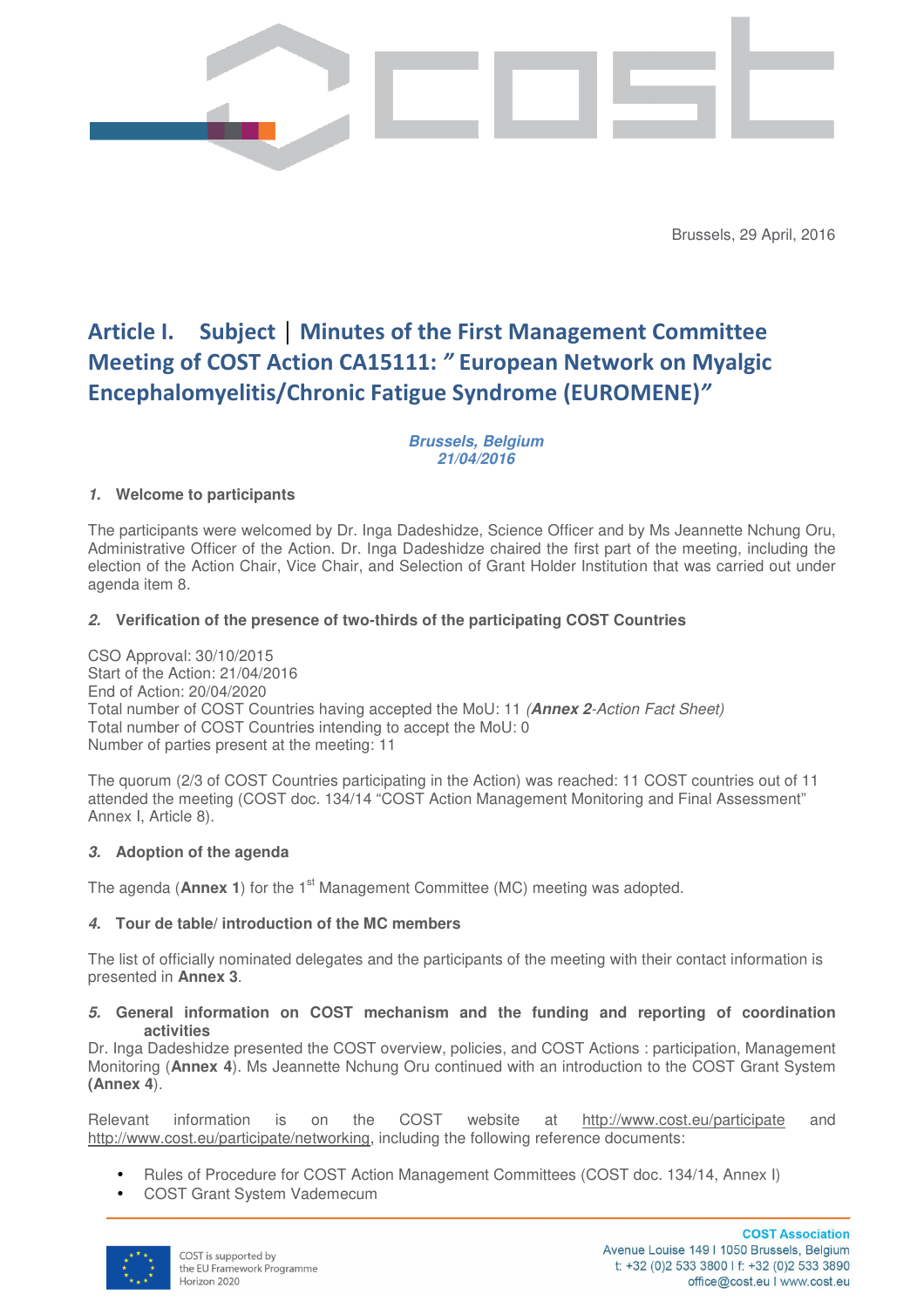

- Grant Agreement Template
- Guidelines for Action management, Monitoring and Assessment

#### **6. Agreement on the internal rules of procedure for the MC of the COST Action**

The Rules of Procedure for the Management Committee (**Annex 5**) were presented to the MC.

#### **7. Setting the frame for the Action**

The recommendations by the Scientific Committee were presented to the MC by Dr Inga Dadeshidze.( (**Annex 4**). The budget allocated to the Action for the 1st Grant Period was communicated (**Annex 4**) At the day of the kick off, 11 parties had officially joined the Action. The budget 81 000 EUR (corresponding 16 countries participation) for 1<sup>st</sup> GP has been allocated considering that the Action will grow during first GP. The Action MoU objectives, specific goals and deliverables were discussed. The WBP drafting and eCOST Action management tool were presented.

## **8. Election of the Chair, Vice-Chair,**

Professor Prof Modra MUROVSKA (LV) was unanimously elected as the Chair. Dr Eliana LACERDA (UK) was unanimously elected as the Vice-Chair.

#### **9. Selection of the Grant holder institution (GH Scientific representative appointment) and FSAC rate**

Riga Stradins University (LV) was selected as the Grant Holder Institution.

Dr Uldis Berkis (LV) was appointed as the Scientific Representative of the Grant Holder Institution. The MC diceded 15% as FSAC rate for the Grant Holder institution.

## **10. Presentation and discussion of the Action**

The elected Action Chair presented the Action, its objectives and implementation plan. **Leaders and Vice-leaders for the following WG as well STSM Coordinator and Vice-coordinator were elected:** 

WG on epidemiology – Leader Jesus Castro-Marrero, Vice-leader Slobodan Sekulic (Serbia),

WG on biomarkers – Leader Carmen Scheibenbogen (Germany), Vice-leader Enrica Capelli (Italy,

WG on socio-economics – Leader Derek Pheby (UK), Vice-leader Julian Blanco (Spain),

WG on clinical research enablers and diagnostic criteria – Leader Elin Bolle Strand (Norway), Vice-leader Jerome Authier (France),

WG on conferences, seminars, training schools – Leader Evelina Shikova-Lekova (Bulgaria),

WG on dissemination and exploitation, patient involvement, digitalisation – Leader Lorenzo Lorusso (Italy), Vice-leader Anne Marit Mengshoel (Norway),

STSM coordination – Coordinator Els Tobback (Belgium), Vice-coordinator Carmen Adella Sirbu (Romania).

## **11. Action implementation planning**

#### **Following tasks for the first period of the Action were approved: a) WG on epidemiology:**

- Explore of ways to collect population based data on the prevalence of ME/CFS,
- Explore of the potential of existing cohorts,
- Review the characteristics of existing clinical databases maintained by collaborating institutions;
- Survey existing epidemiological data on ME/CFS in participating countries.

## **b) WG on biomarkers:**

- Establish special interest groups within the network able to take fragmented research in a harmonised way,
- Survey in EU countries existing data on potential immunological biomarkers of ME/CFS (cytokine profiles, lymphocyte subsets, adjuvant use epidemiology),
- Survey in EU countries existing data on potential infection-associated biomarkers of ME/CFS (viral, bacterial and fungal infections),
- Survey in EU countries existing data on potential genetic and epigenetic biomarkers,
- Survey in EU countries existing data on neuro-imaging biomarkers.

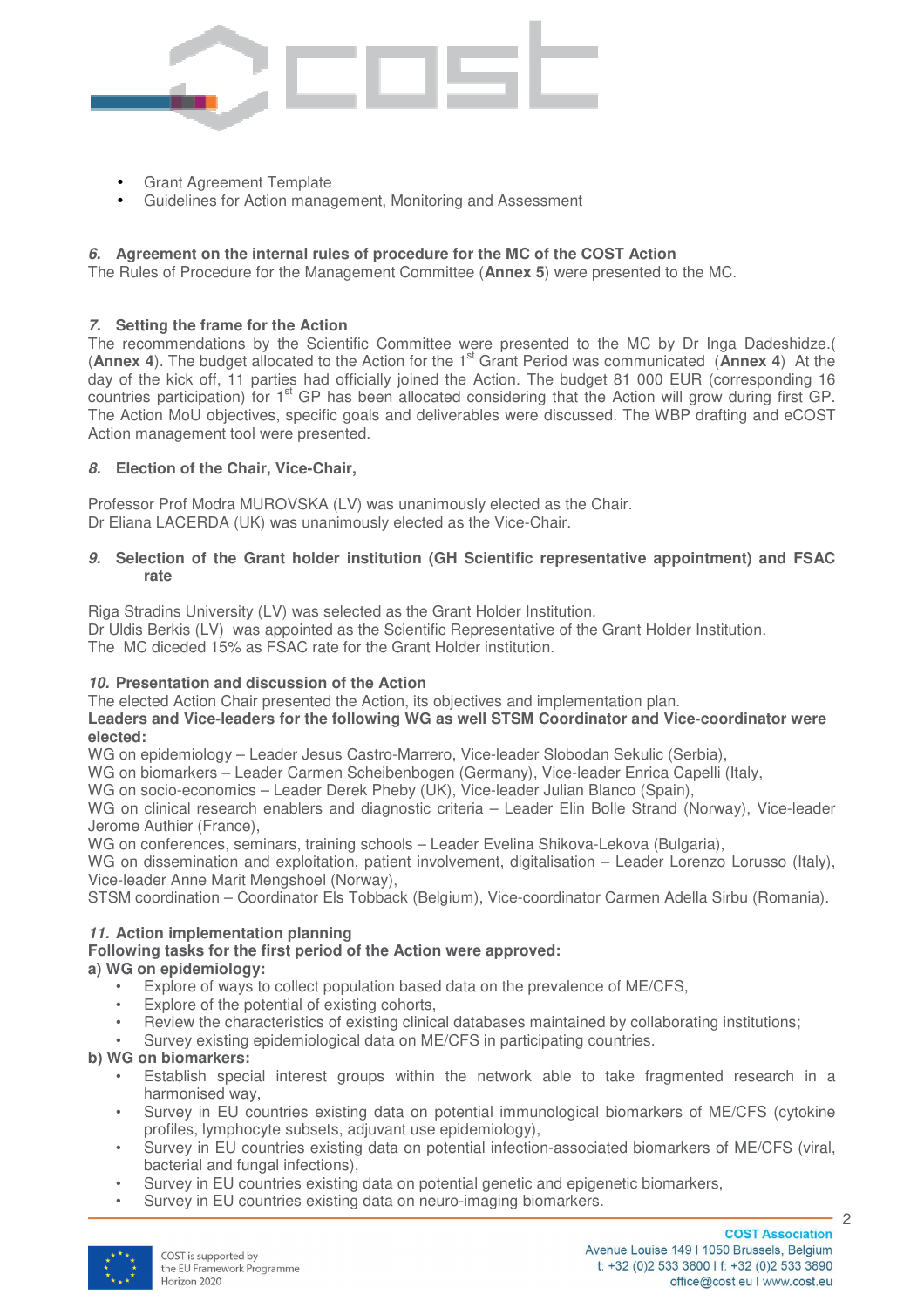

#### **c) WG on socio-economics:**

- Survey in EU countries existing data on economic loss due to ME/CFS.
- Analyse existing clinical criterions guidelines in order to find-out optimal criteria set allowing excluding over-diagnostic and un-diagnostic,
- Develop approaches to calculate direct economic loss due to ME/CFS.

#### **d) WG on clinical research enablers and diagnostic criteria:**

- Survey clinical criterions used in EU countries to set-up diagnosis of ME/CFS,
	- Analyse existing clinical criterions guidelines in order to find-out optimal criteria set allowing excluding over-diagnostic and un-diagnostic,
- Survey in EU countries existing data on neurological picture of ME/CFS (including association with similar diseases and symptoms, like fibromyalgia),
- Analyse the used ME/CFS treatment and its efficacy/safety in order to find-out optimal treatment approaches lowering severity of clinical course.

## **e) WG on dissemination and exploitation, patient involvement, digitalisation:**

- Create project webpage,
- Survey of existing small/medium-sized enterprises (SMEs) in the pharmaceutical, biotechnology and ICT industries in each participating country in order to develop collaborative research.

#### **f) STSM coordination:**

- Analyse of target group (PhD students/candidates, ECIs, young principal investigators, researchers, clinicians, health policy makers, patients) for training events,
- Explore capacity and background for training in collaborating institutions,
- Develop questionnaire to select candidates for training events.

#### **Following deliverables according to the Action were approved for the first period:**  Deliverable 1

Survey on ME/ CFS including epidemiology, diagnosis and health/social care in Europe from participating countries and from ECDC datasets (Month – 12),

Deliverable 2

Report on existing ME/CFS biobanks, deployment and access, data availability and restrictions (Month - 12), Deliverable 10

Survey for capacity development target groups: PhD students/candidates, ECIs, young principal investigators, researchers, clinicians, health policy makers (Month – 6).

## **The Work and Budget Planl for the First Grant Period was discussed.**

During the first GP 3 meetings are planned:

Riga 29-30 September, 2016: MC meeting, Core group meeting, Working group meeting, Berlin 27 January, 2017: one-day Working group meeting about synchronization progress, Barcelona 16-17 March, 2017: Second Core groups meeting, Working group meeting, First Workshop.

Dissemination meeting: USA, Fort Lauderdale, 27-30/10/2016 12th International IACFS/ME Research and Clinical Conference: Emerging Science and Clinical Care. Presentation of COST Action 11511 EUROMENE - oral. International Association for Chronic Fatigue Syndrome/ Myalgic Encephalomyelitis (IACFS/ME) is the largest international group of clinicians, researchers, and other professionals dedicated to the care and research of patients with ME/CFS.

Total costs of meetings: 50 900 EUR STSMs – there is budgetary frame for 6 missions, 15.000 EUR Dissemination costs – WEB page – 4.500 EUR in first year Banking fees – 34.75 EUR Financial and Scientific Administration and Coordination 15% - 10.565,21 EUR Total for 1st GP: 80 999.96 EUR



3